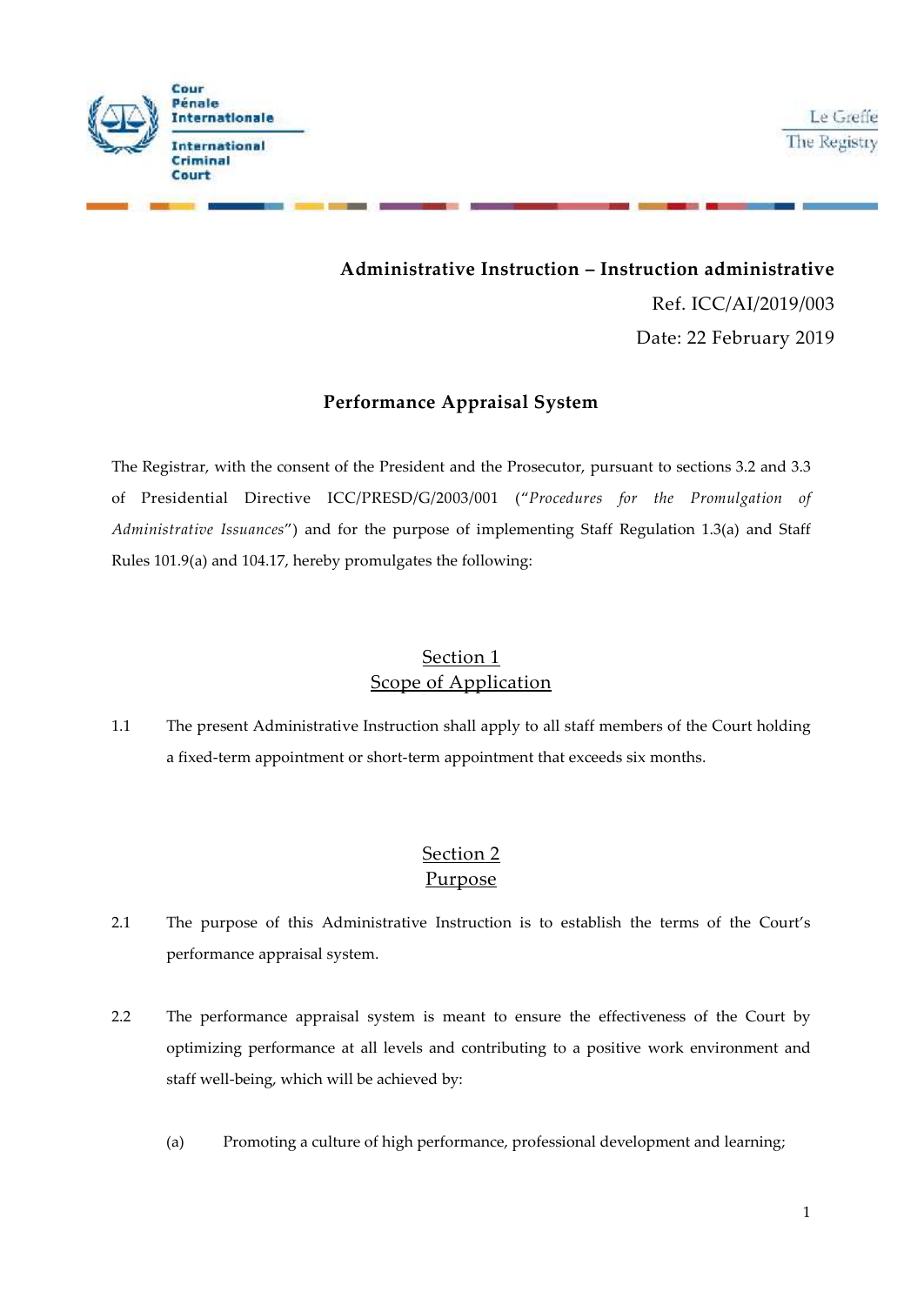- (b) Empowering managers and holding them responsible and accountable for managing and providing development to their staff;
- (c) Encouraging a high level of staff participation in the planning, delivery and evaluation of work;
- (d) Recognizing satisfactory performance and addressing underperformance in a fair and objective manner; and
- (e) Creating an environment where continuous and constructive feedback is the norm.
- 2.3 The performance appraisal process consists of (i) setting a probationary period, where applicable, as per procedures outlined in the Administrative Instruction ICC/AI/2013/004 ("*Probationary Period and Performance Appraisal*"); (ii) setting individual performance plans, pursuant to section 5; (iii) monitoring progress; (iv) providing continuous and constructive feedback; and (v) conducting end-of-year performance appraisal evaluations.
- 2.4 The performance appraisal system is supported by an electronic performance appraisal form.

## Section 3 Performance Appraisal Cycle

- 3.1 Without prejudice to section 3.2, the Court's performance appraisal cycle shall normally be twelve (12) months, beginning on 1 March of each year and finishing at the end of February the following year. The Registrar, in consultation with the Prosecutor, and before the beginning of a new cycle, may nevertheless determine a different duration of the Court's performance appraisal cycle, in writing and on the basis of exceptional circumstances.
- 3.2 A staff member's performance appraisal cycle may be shorter or longer than twelve (12) months, normally not shorter than six (6) months or longer than eighteen (18) months in the following cases: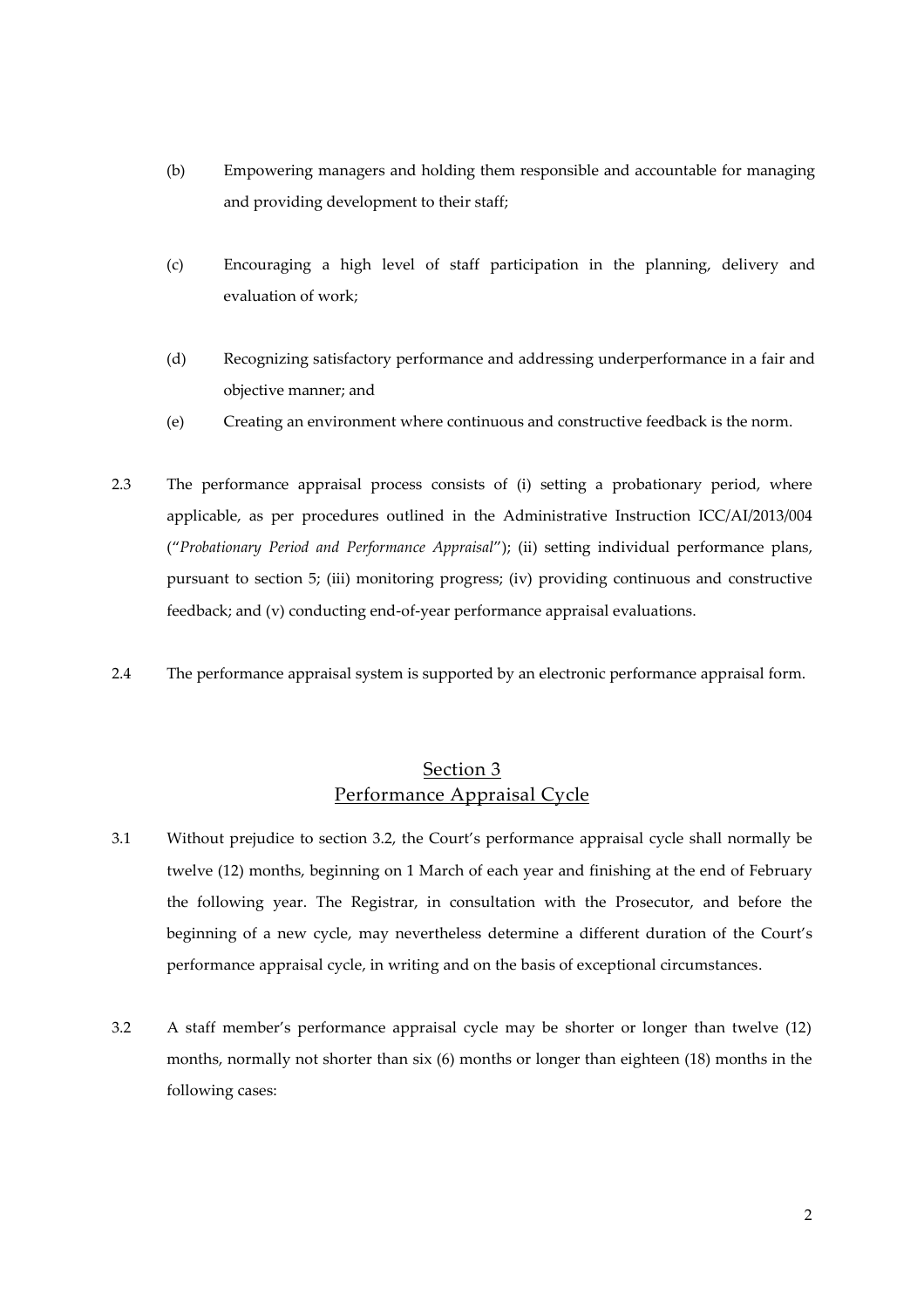- (a) Initial appointment, which includes selection to another post with different functions; or
- (b) Extended authorized absence.
- 3.3 All formalities with regard to the performance appraisal of a staff member must be conducted by the immediate supervisor and the reviewer prior to that staff member leaving the Court or being assigned to work in another post with different functions or to work in another office, division, section, unit or Organ. In case of a change in the immediate supervisor or reviewer, due to either of them leaving the Court or being assigned to work in another post, they shall provide their input with regard to the performance appraisal of the staff members prior to them leaving. In case of non-compliance, separation procedures and processing of final entitlements of immediate supervisors and/or reviewers may be delayed until the evaluations for which they are responsible are completed.

# Section 4 Roles and Responsibilities

4.1 All staff members shall fulfill their responsibility under the performance appraisal system. To this end, staff members, immediate supervisors and reviewers1 are required to ensure that all relevant steps and initiatives are taken to perform their respective role in the conduct of a performance appraisal as described in the present Administrative Instruction.

#### *Staff Members*

- 4.2 Staff members shall be responsible for:
	- (a) Understanding the larger organizational goals and the strategic objectives of the Court, their Organ, division, or section, as appropriate;

In certain situations, due to the organizational structure of the Court, a staff member may only have an immediate supervisor. In such case, the immediate supervisor will assume any necessary responsibilities of the reviewer.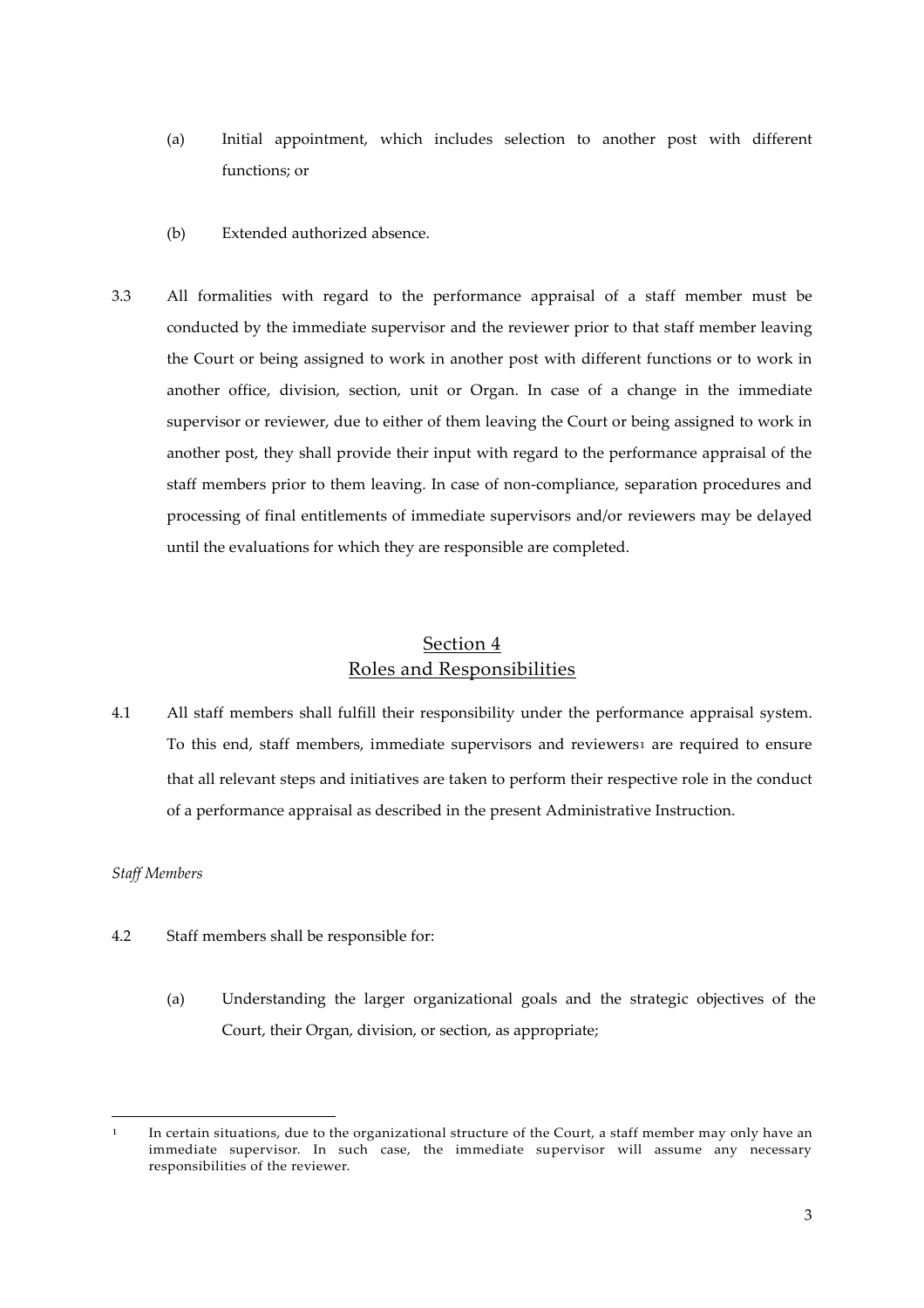- (b) Soliciting clarification on individual performance expectations and seeking and providing feedback to the immediate supervisor;
- (c) Participating in discussions and performance conversations with the immediate supervisor to facilitate the development and finalization of the individual performance objectives and maintaining discussions during the appraisal period; and
- (d) Taking steps to complete each stage of the process for which they are responsible, without unnecessary delay.
- 4.3 Staff members are additionally encouraged to participate in discussions and performance conversations with peers, where applicable.

#### *Immediate Supervisor*

- 4.4 An immediate supervisor shall be assigned to each staff member at the beginning of the performance cycle. The immediate supervisor shall be responsible for:
	- (a) Developing the performance objectives together with the staff member;
	- (b) Conducting progress monitoring through performance conversations and end-of-year evaluation;
	- (c) Providing ongoing feedback on the overall performance of the staff member throughout the performance cycle, when and as required under this Administrative Instruction;
	- (d) Advising, supporting and coaching the staff member on development plans in line with the objectives and competencies set;
	- (e) Addressing performance shortcomings, if any, and, when required, developing a performance improvement plan, in consultation with the staff member and the reviewer, in the case of underperformance;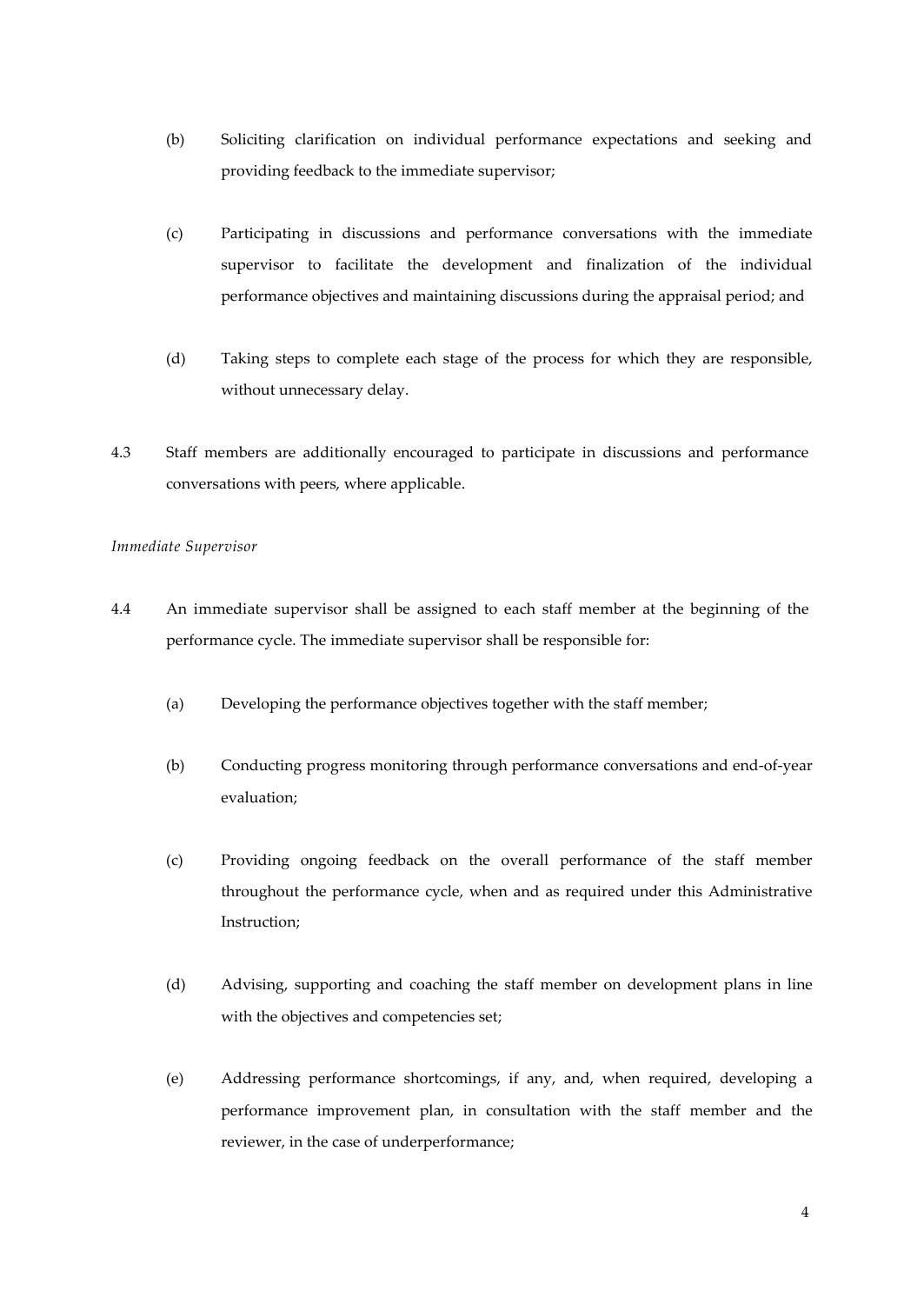- (f) Ensuring the completion of all electronic performance appraisal forms of the staff member in accordance with the prescribed procedures; and
- (g) Ensuring the provision of adequate means and opportunities to a staff member in a fair manner to allow a staff member to fulfill his/her objectives and his/her development plan.

#### *Reviewer*

- 4.5 The reviewer, who shall be the immediate supervisor's supervisor or equivalent, shall be responsible for:
	- (a) Ensuring that the immediate supervisor understands and applies the performance appraisal system principles and procedures articulated in the present Administrative Instruction;
	- (b) Holding the immediate supervisor accountable for developing, together with the staff member, performance objectives with fair and consistent performance expectations and ensuring linkages between priorities of work units as per each Organ's structure and individual performance plans;
	- (c) Holding the immediate supervisor accountable for the timely appraisal of the staff member's performance;
	- (d) Evaluating the immediate supervisor's ability to manage the performance of his/her supervisees;
	- (e) Resolving disagreements between the staff member and the immediate supervisor or between successive supervisors in the implementation of the performance appraisal system; and
	- (f) Overseeing the establishment and implementation of a performance improvement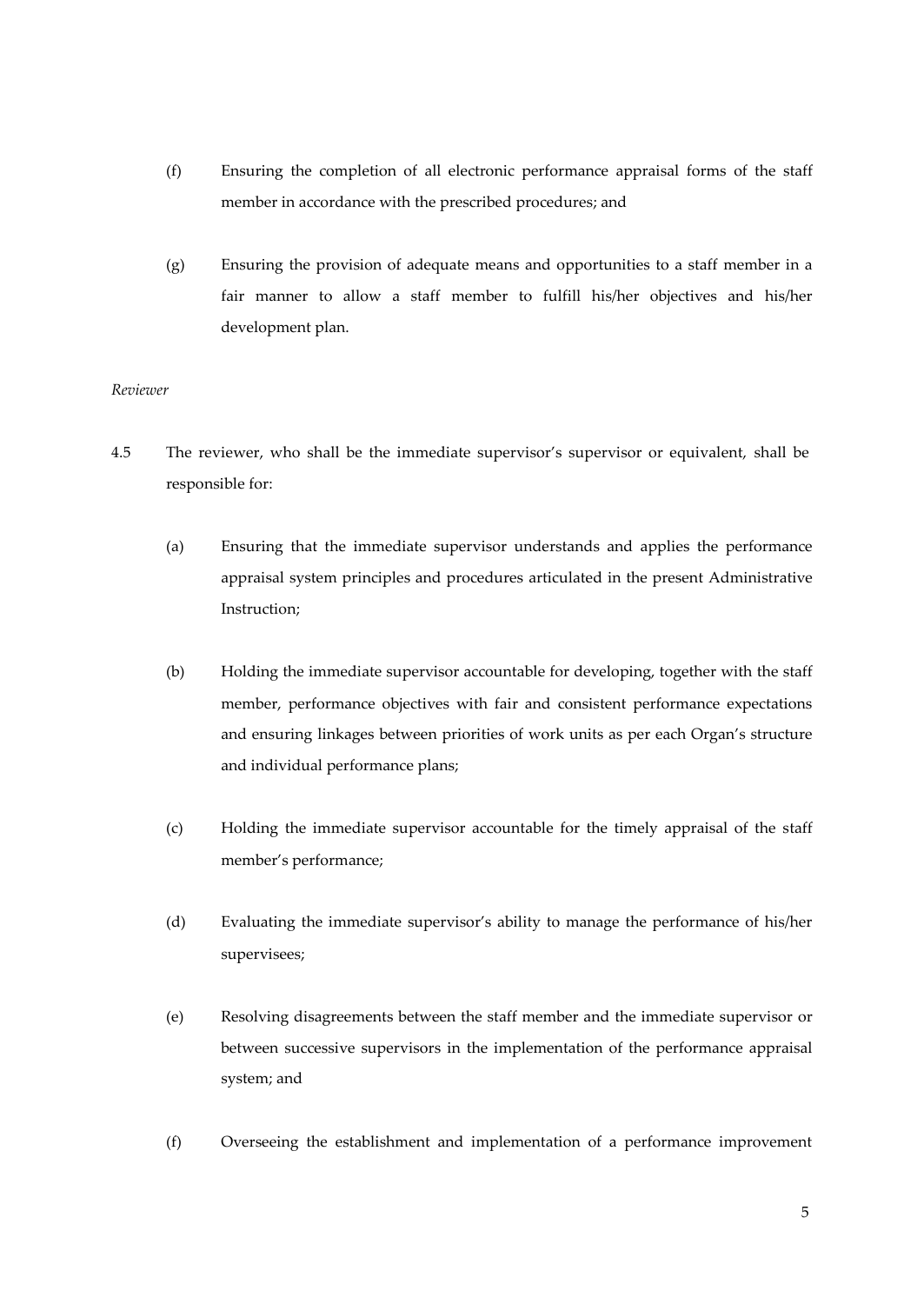plan in case of underperformance, as provided for in section 8 of the present Administrative Instruction.

- 4.6 The reviewer is additionally encouraged to provide ongoing feedback to the immediate supervisor and to the staff member and to participate in performance conversations and end-of-year evaluation, where applicable.
- 4.7 The reviewer also has the broader responsibility of ensuring that the performance appraisal system is consistently and fairly applied across work units by all immediate supervisors who report to him/her. The reviewer shall ensure fairness and consistency throughout the cycle, especially when defining performance objectives. The reviewer ensures consistency between the objectives, competencies and the overall performance of individual staff members for a given performance cycle. A staff member normally has one reviewer at any given time throughout the reporting cycle.

#### *Non-compliance*

4.8 Non-compliance with the terms of the present Administrative Instruction by a staff member, an immediate supervisor, or a reviewer, shall be recorded as part of his or her performance evaluation. Immediate supervisors' and reviewers' individual performance forms shall include an objective for timely implementation of and compliance with the performance appraisal system.

#### *Heads of Organ and Governance*

4.9 Heads of Organ are responsible for the implementation of the performance appraisal system process as well as for the communication of organizational objectives and strategic goals. To enhance managerial accountability at all levels, performance appraisal system implementation is included as a key indicator in work plans of work units, as per the Organ's structure, in order to emphasize the importance of senior management leadership in performance management.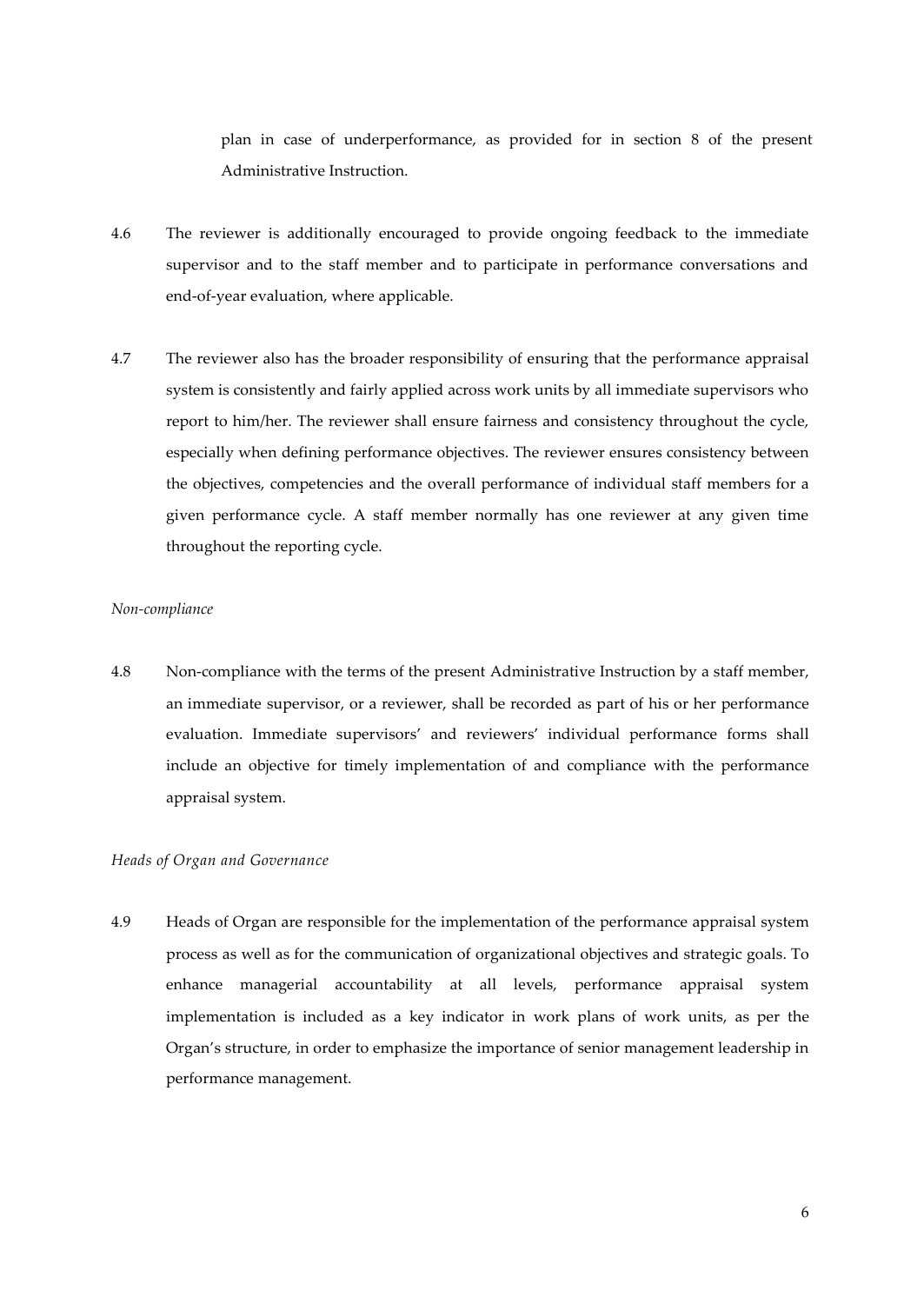- 4.10 Primary responsibility for the timely execution of the performance appraisal system, overall compliance and consistent and fair implementation rests with the Heads of Organ. Heads of Organ shall promote communication between staff members and their supervisors, encourage ongoing feedback and continuous performance conversations, and ensure that any change in the mandate or priorities of the Organ is communicated to the staff.
- 4.11 Heads of Organ shall hold all supervisors accountable for the effective use of the performance appraisal system through all stages of the process and shall provide advice and recommendations where warranted.
- 4.12 Heads of Organ shall collectively:
	- (a) provide overall oversight of the performance appraisal system;
	- (b) ensure that a performance-oriented culture is implemented;
	- (c) take strategic decisions on performance management;
	- (d) ensure accountability with, and implementation of, performance management principles; and
	- (e) oversee the communication process on performance management.

### Section 5

### Organizational Priorities, Work Unit and Individual Performance Plans

5.1 Prior to the beginning of the performance cycle, and for the purposes of strengthening accountability in the Court, senior managers shall meet with the Heads of Organ or their respective delegates, and develop work plans of work units as per each Organ's structure. Priorities, strategic goals and budget plans of Heads of Organ are translated into work plans of work units as per each Organ's structure, which form the basis for establishing individual performance plans.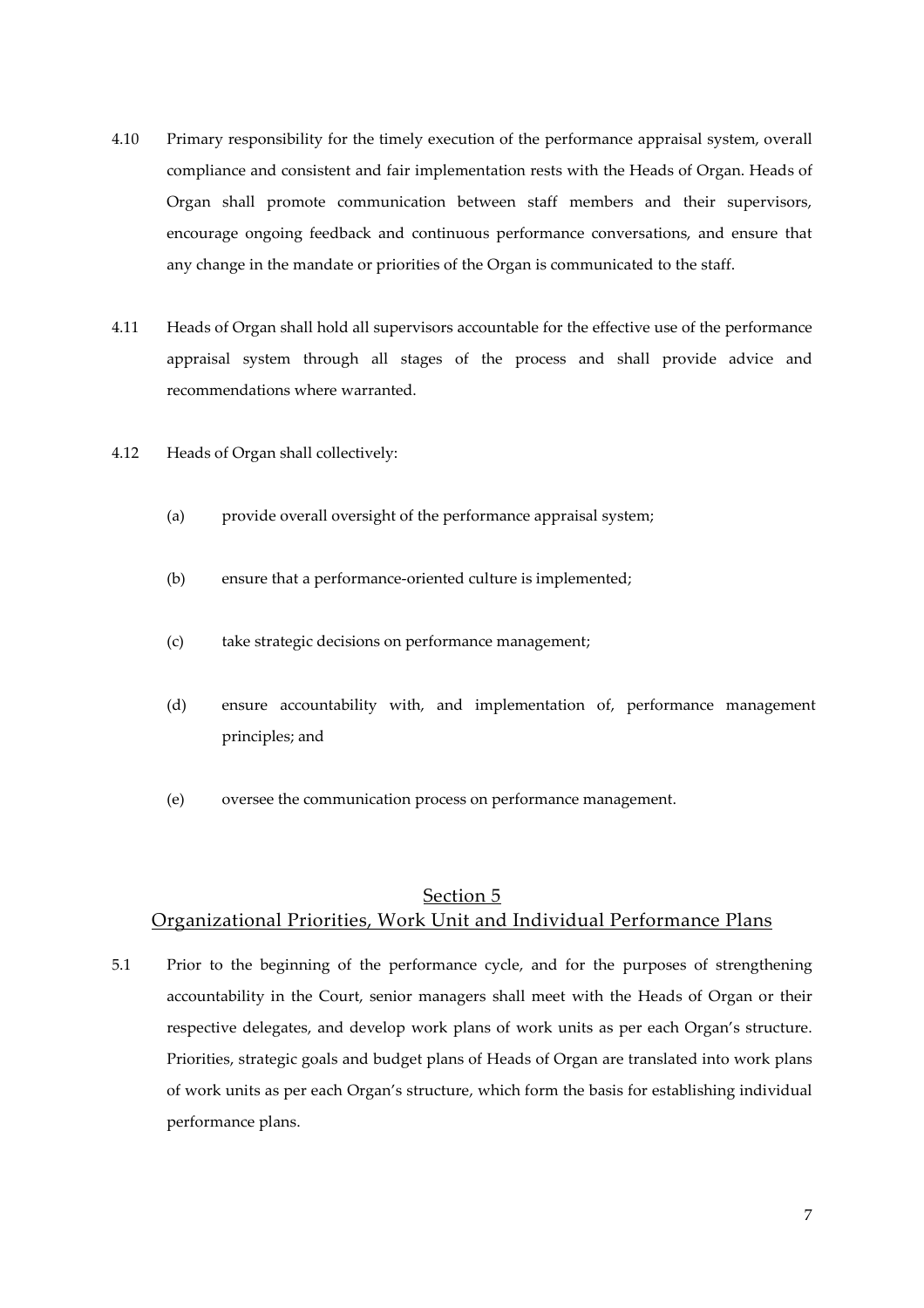#### *Individual performance plans*

- 5.2 Without prejudice to sections 5.3 and 5.4, at the beginning of the performance cycle, supervisors shall meet with the staff members under their direct supervision to ensure that the objectives of the work unit are understood and individual performance plans with defined expectations are prepared within one (1) month of the start of the performance cycle. Supervisors may meet with the staff in their work unit either as a group or individually.
- 5.3 In case of initial appointment, which includes the selection to another post with different functions, the individual performance plan shall be established within the first month of such appointment. If an appointment is subject to a probationary period, in relation to which an individual performance plan is established, the immediate supervisor shall meet with the staff member, within the first month after the probationary period has ended, in order to determine whether to maintain that plan or to make any adjustments, as deemed necessary.
- 5.4 Extended authorized absences shall not constitute a ground for a waiver of the performance appraisal. In such cases, the immediate supervisor and the staff member may adjust, as and when deemed necessary and appropriate, the individual performance plan previously established, if any.
- 5.5 The individual performance-planning stage consists of (a) establishing individual performance objectives; (b) establishing competencies; and (c) formulating job-specific and competency related development plans, as follows:
	- (a) Performance objectives: the immediate supervisor, together with the staff member he or she supervises, prepares a draft list comprising a minimum of three (3) and a maximum of six (6) performance objectives, including any sub-objectives. Upon discussion and following the agreement with the immediate supervisor, and if necessary with the reviewer, the final performance objectives are recorded by the staff member in the electronic performance appraisal form. The performance objectives must be SMART: Specific, Measurable, Achievable, Relevant and Timed. The Human Resources Section shall assist staff members and immediate supervisors, if required, by providing the necessary guidance and assistance on the establishment of SMART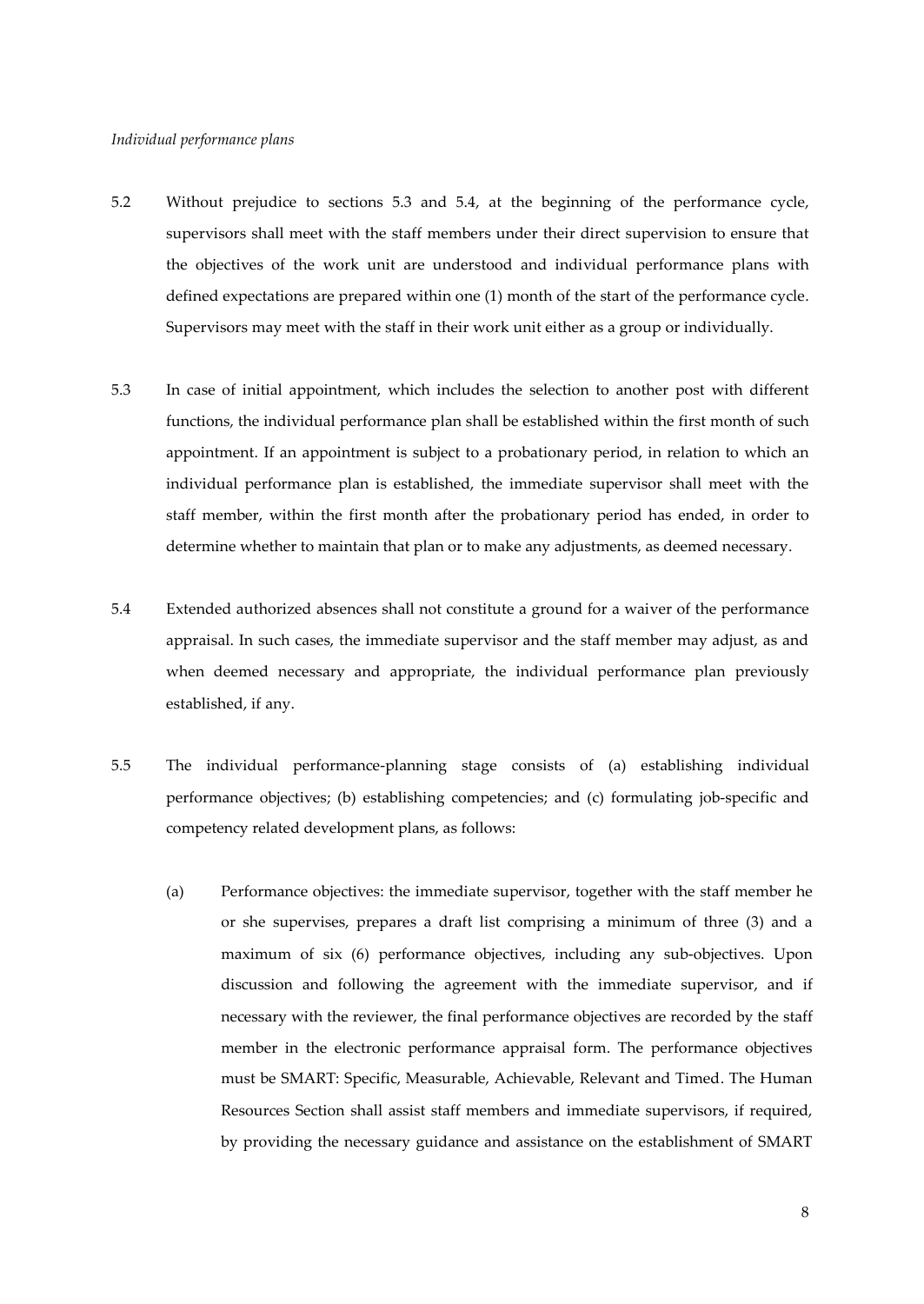performance objectives. When more than one staff member performs the same function, performance objectives may be collectively developed, while allowing for individual variations, where appropriate, provided that fairness and consistency is ensured.

- (b) Competencies: the Court's core competency model, as indicated in the annex to the present Administrative Instruction (Annex I), defines performance standards against which staff shall be evaluated. The competencies and the evaluation of the staff member against such competencies shall be assessed in accordance with SMART performance objectives. The immediate supervisor, together with the staff member, selects a minimum of three (3) relevant core competencies related to the achievement of the performance objectives. Job-specific competencies may be added where applicable.
- (c) Job-specific and competency-related development plans, if needed: the supervisor, together with the staff member, shall prepare a plan which includes job-specific or competency-related aspects for which extra focus and attention may be useful. The plan describes what concrete actions will be undertaken and includes the time and support needed. Development plans shall be assessed in accordance with SMART performance objectives.
- 5.6 In the case of disagreement, the reviewer shall be consulted and decide on the final individual performance plan.

## Section 6 Progress Monitoring and Performance Conversations

6.1 During the performance cycle, the immediate supervisor and the staff member shall hold conversations, formally and informally, and may exchange e-mails or other written communication on the progress of the staff member's performance during the cycle. These oral and/or written communications shall address recognition for good performance and any shortcomings as they become apparent at any time during the cycle. The staff member and the immediate supervisor, together with the reviewer, if necessary, shall also discuss the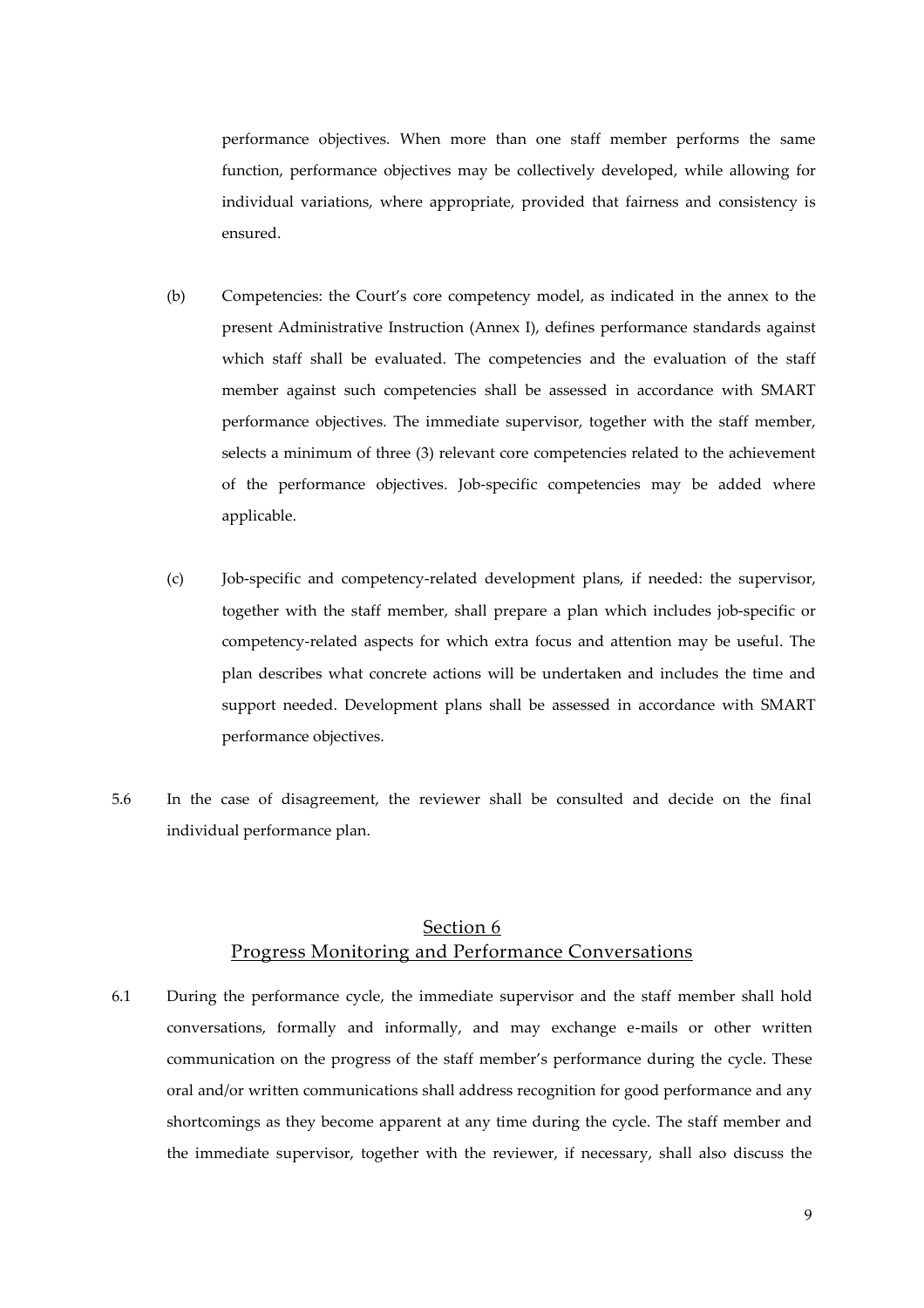progress made to achieve the performance objectives while measuring competencies, addressing shortcomings, if any, and assessing development plans, if needed. Staff members are encouraged to provide and to request feedback as part of their performance conversations.

- 6.2 The immediate supervisor and the staff member shall record at least one (1) and may record up to four (4) conversations in the electronic performance form per cycle. Each performance conversation shall include a face-to-face feedback meeting between the immediate supervisor and staff member; the outcome of which shall be recorded in the electronic performance appraisal form.
- 6.3 In order to continuously develop and improve performance, staff members are encouraged to reflect on individual and team performance, achievements and development goals, solicit and/or provide informal feedback to their peers as well as to their supervisors.

# Section 7 End-of-cycle Evaluation

- 7.1 Before the end of the performance appraisal cycle, the immediate supervisor and the staff member shall meet to discuss the overall performance during the cycle.
- 7.2 Following the meeting set out in section 7.1, the immediate supervisor shall, in consultation with the reviewer, (i) grade the individual's performance objectives and competencies in line with the rating scales, as provided in the annex to the present Administration Instruction (Annex II); (ii) assess the progress made in relation to the performance development plan, if any; and (iii) evaluate the staff member's overall performance. The overall performance evaluation shall be made through narratives describing the staff member's individual performance as satisfactory or unsatisfactory, and shall address shortcomings, if any. The staff member shall be provided with the opportunity to include his/her own comments and ask for additional clarification.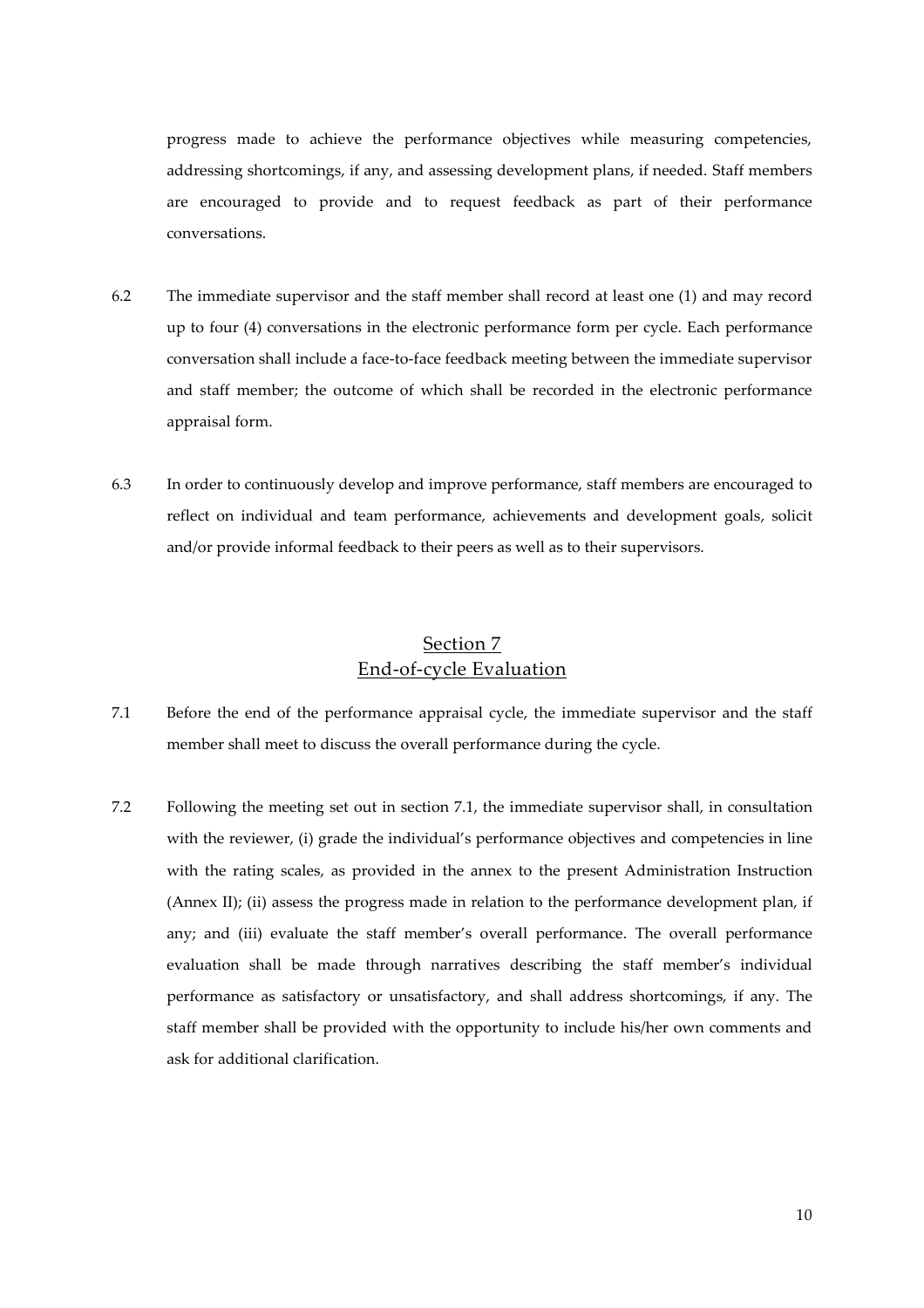- 7.3 To reflect a fuller range of performance, feedback from additional supervisors, such as former supervisors or other supervisors for whom the staff member actually performed work during the same cycle, shall be taken into account by the immediate supervisor, as applicable.
- 7.4 The staff member, the immediate supervisor and the reviewer shall sign the electronic performance appraisal form. The immediate supervisor shall first sign the electronic performance appraisal form and send it to the staff member, who may make his or her comments prior to the form being sent to the reviewer. Within fourteen (14) days of receipt of the reviewer's signature and comments, the staff member shall sign the form and may include additional comments, thus completing the form, unless exceptional circumstances prevent him/her from doing so.
- 7.5 The signature of the staff member constitutes an acknowledgement that the performance appraisal has been conducted. It does not indicate that the staff member is in agreement with the evaluation.
- 7.6 The rebuttal process outlined in Administrative Instruction ICC/AI/2010/002 ("*Performance Appraisal Rebuttals and Procedures*") cannot be initiated unless the staff member has signed off on the finalized electronic performance appraisal form. A staff member who does not sign his or her electronic performance appraisal form shall be informed by the immediate supervisor at the end of the fourteen (14) day period mentioned under section 7.4. In such cases, the period for submission of a rebuttal statement by the staff member shall commence as of the date of notification to the staff member by the immediate supervisor.
- 7.7 The electronic performance appraisal form shall be accessible to the staff member, his or her immediate supervisor, the reviewer and the Human Resources Section.

# Section 8 Performance Shortcomings and Underperformance

8.1 During the performance cycle, the immediate supervisor shall continually evaluate performance to ensure that the required standards are met.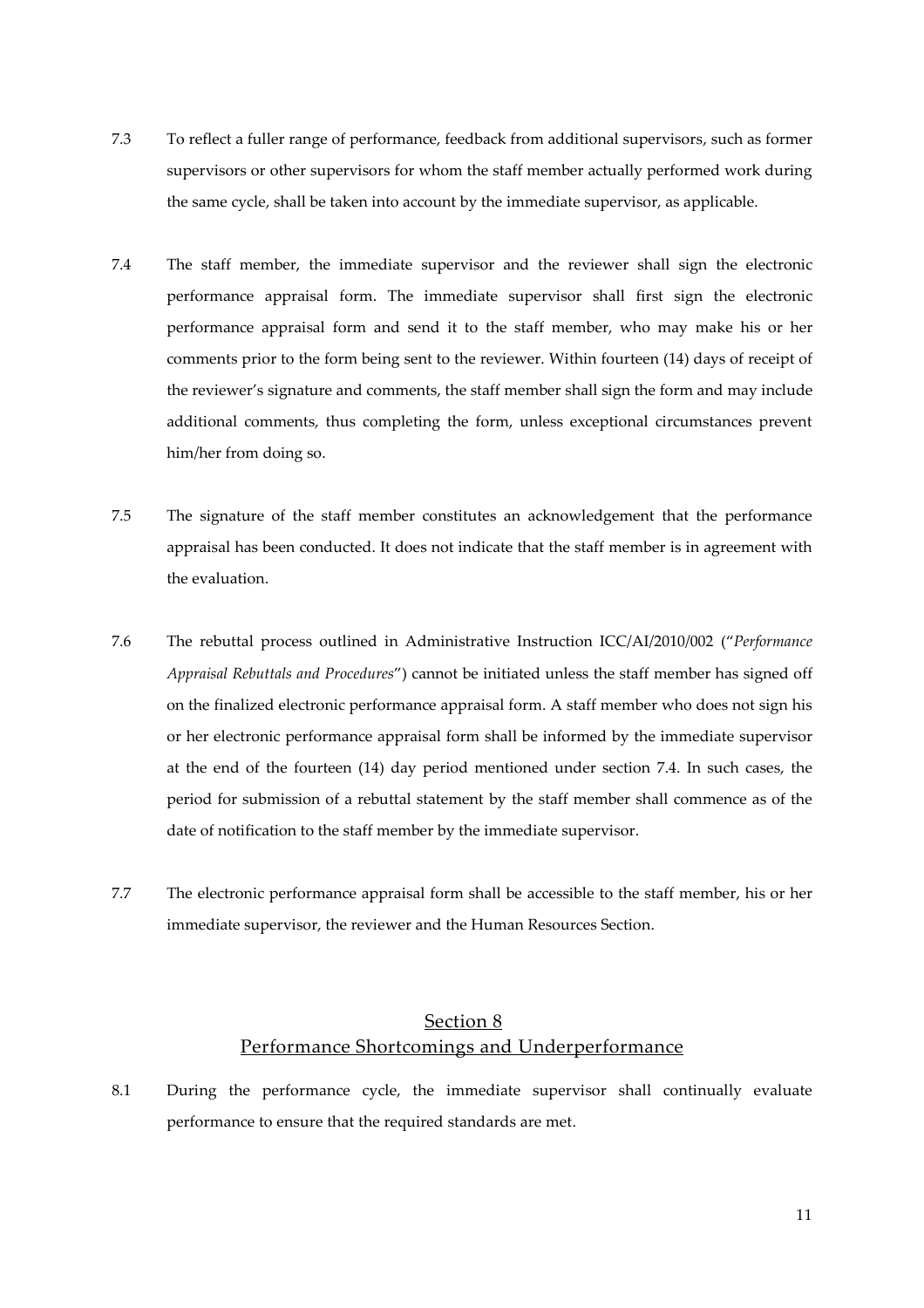- 8.2 When a performance shortcoming is identified during the performance appraisal cycle, the immediate supervisor, in consultation with the reviewer if necessary, shall promptly and proactively engage in performance conversations and assist the staff member to remedy the shortcoming(s). Remedial measures may include additional support, counselling, coaching and/or additional training.
- 8.3 The immediate supervisor, in consultation with the reviewer if necessary, shall promptly communicate his or her concerns in writing to the staff member, describing in detail the shortcoming(s) in relation to the specific objective(s) and/or competency(ies) that has/have not been met.
- 8.4 Performance shortcomings with regard to performance objectives and competencies that were not rectified through remedial measures under section 8.2 are considered underperformance. Underperformance includes but is not limited to the following:
	- (a) The staff member consistently fails to complete his or her assignments and tasks on time or up to the required standards;
	- (b) The staff member consistently fails to perform satisfactorily even when provided additional support, training and/or time extensions;
	- (c) The staff member's work frequently requires substantive revision or adjustments to meet the standard expected;
	- (d) The staff member consistently displays behavior that is not in alignment with the Court's core values and competencies; or
	- (e) The staff member shows little or no initiative to improve his or her performance.
- 8.5 In case of underperformance, the immediate supervisor, in consultation with the staff member and the reviewer, shall establish a written performance improvement plan detailing all objectives and competencies for improvement and the actions expected to be taken.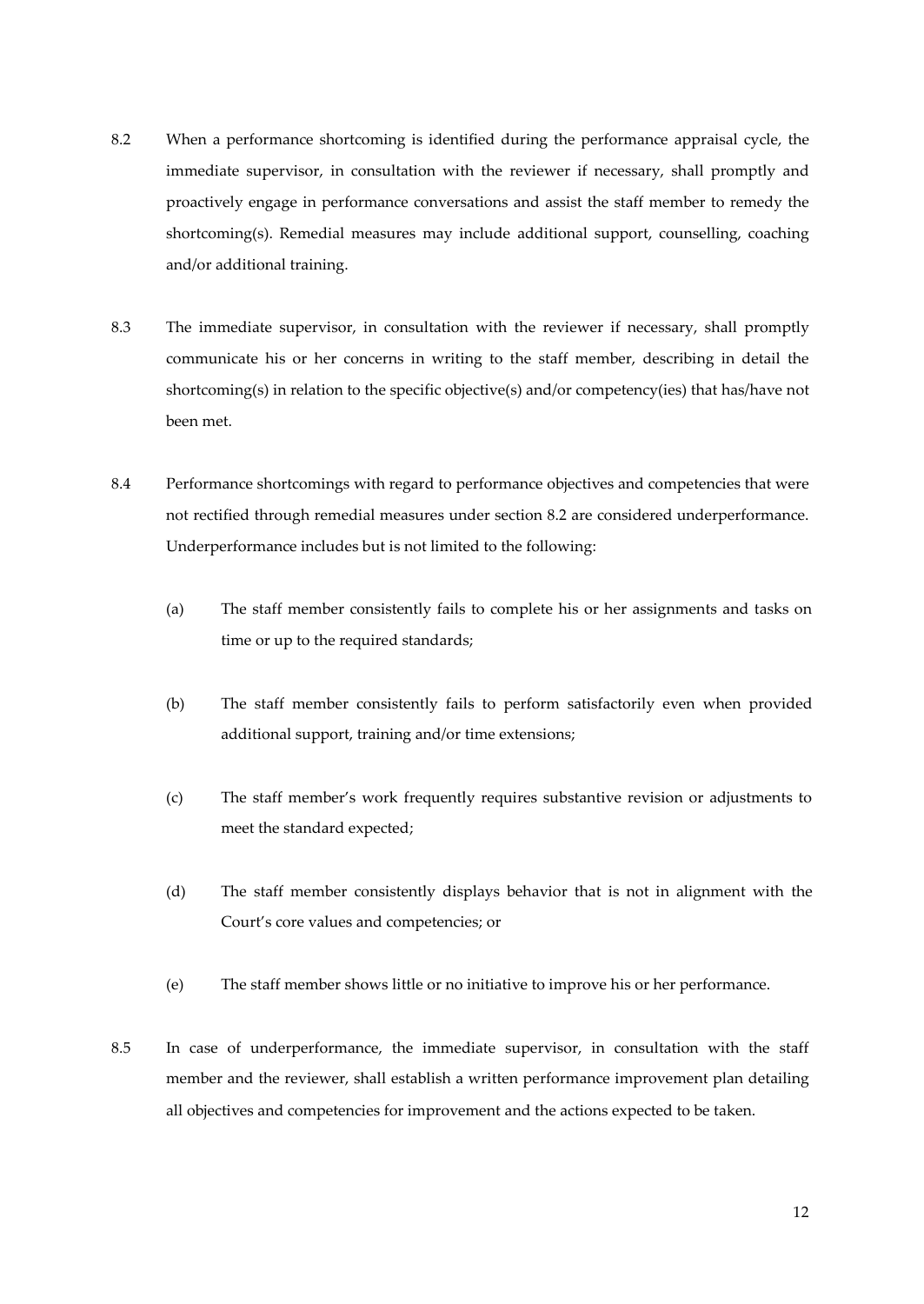- 8.6 A performance improvement plan can be implemented at any point in time and shall cover a period of six (6) months, with the final outcome and assessment being recorded at the end-of year evaluation, pursuant to section 7.2. The initial period may be extended once in the following cases (i) if agreed by the staff member and the immediate supervisor, for a maximum period of six (6) months; and (ii) in the event of extended authorized absences of the staff member for more than fifteen (15) calendar days, for a maximum period of the length of the extended authorized absence in question.
- 8.7 If underperformance is rectified at the end of the performance improvement plan, the immediate supervisor shall notify, in writing, the staff member and record it in the electronic performance appraisal form at the end-of-year evaluation.
- 8.8 If underperformance is not rectified at the end of the performance improvement plan, the immediate supervisor shall notify the staff member, in writing, and record it in the electronic performance appraisal form at the end-of-year evaluation together with a description of all efforts made and all opportunities given to the staff member. In case underperformance is not rectified, a number of administrative actions may ensue, namely the withholding of a within grade salary increment, the non-renewal of an appointment, the extension of the appointment for periods shorter than those indicated in section 2 of Administrative Instruction ICC/AI/2013/005 ("*Duration and Extension of Fixed-Term Appointments against Established Posts")*, or the termination of the appointment for unsatisfactory service in accordance with Staff Regulation 9.1(b)(ii).
- 8.9 Should a performance appraisal be reversed as a result of a successful rebuttal process, pursuant to the Administrative Instruction ICC/AI/2010/002 (*"Performance Appraisal Rebuttals and Procedures"*), any administrative action taken in accordance with section 8.8 shall not be maintained.
- 8.10 Should underperformance be the basis for a decision for a non-renewal of the appointment and should the appointment be due to expire before the end of the period covering a performance improvement plan, the appointment shall be renewed for the duration necessary for the completion of the performance improvement plan.